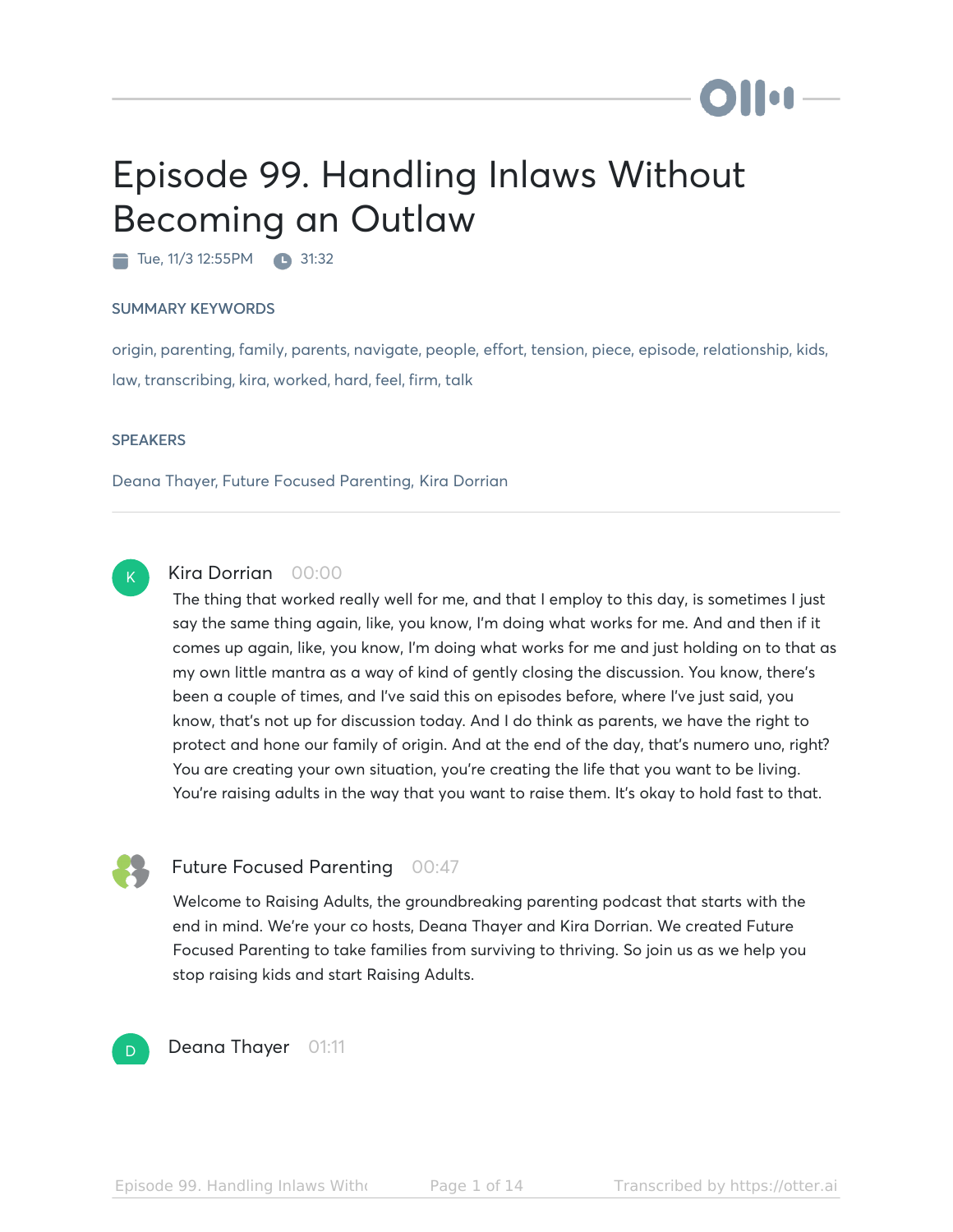Hello, Future Focused Parenting, it's Kira and Deana back with you again today for an episode of Raising Adults podcast that is all about inlaws. And it might at first blush seem like, what do inlaws have to do with parenting?

Kira Dorrian 01:28 Everything!

 $\mathsf{K}_{\scriptscriptstyle{+}}$ 

D.

 $\mathsf{K}_{\scriptscriptstyle{+}}$ 

D

# Deana Thayer 01:28

But let me tell you, it definitely does. It has everything to do with parenting. Not only is your partner, if you have one, really wrapped up in their family of origin, it will influence how they parent, but also their parents might have a thing or two to say and maybe an opinion and maybe occasionally have an opinion that does not agree with how you're choosing to do things. And so navigating that is actually a very important part of parenthood. And we felt like we should have a brief chat about this today.

# Kira Dorrian 02:00

Yes, indeed. And I think I know families were what you would expect to be normal tension between parents and inlaws is actually what they have with their own parents and the in laws are the ones that they feel more connected to. So I think that whilst this tends to be an inlaw thing, because of that family of origin piece, sometimes it's not. But generally speaking, pretty much everybody has family members where there's a little bit of like, navigating those relationships once a child comes along, and how do we, how do we stick to our parenting guns, but do it in a way that feels good to the whole family? And how do we navigate when they come to visit? And all those fun things.

# Deana Thayer 02:39

I'm really glad you mentioned that because I want to say to you listeners that if you don't have inlaws, this is still an episode for you. Because we often do have, as Kira just mentioned, maybe other extended family or our own parents where the relationship might be fraught with some tension and that can leak into well, then how do you handle it if maybe they disagree with a parenting choice you're making, or something like that. So hang in there, because whether you have inlaws or not, I think the relational principles of how to interact with family if there are tense pieces around parenting will still be applicable.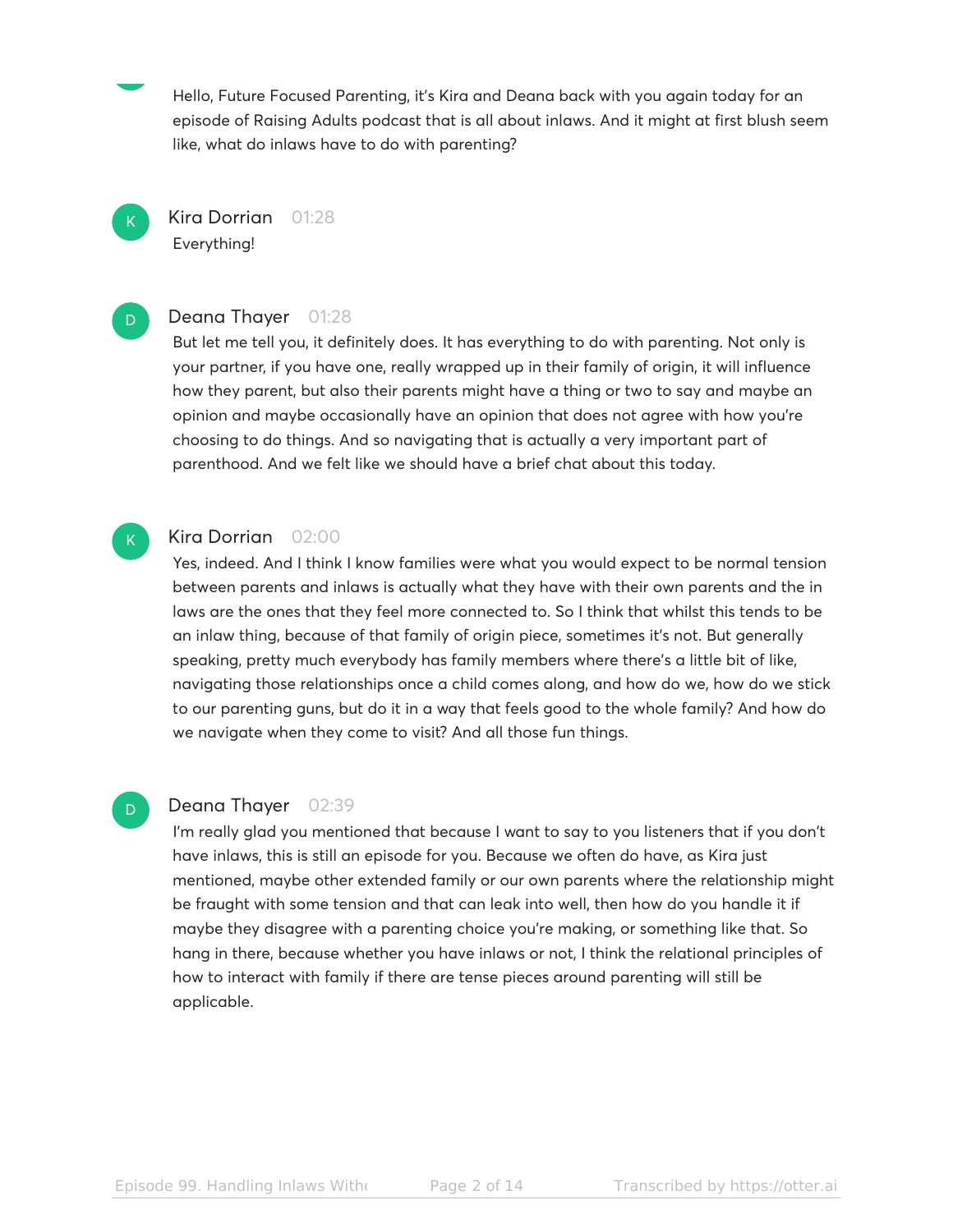# Kira Dorrian 03:17

Yeah, definitely. I mean, I think everybody has this in one way or another, even if it's not with their family. A friend or I mean, we did a little spin cycle kind of near this right? So I think that I think it's a really common topic. And people are...a lot of people struggle with how do I how do I walk this well? And how do I feel good as I navigate those tensions? I think you said it really well, the idea of it being tension because they are in tension, right?

# D

 $\mathsf{K}_{\scriptscriptstyle{+}}$ 

# Deana Thayer 03:43

They are. They're people that presumably you care about. And even if you happen to have one of those relationships where you don't get along great, they're going to be in your life anyway. So learning to navigate that is pretty critical, I would say so. Do you have a why Kira for how you deal with inlaw relationships?



# Kira Dorrian 04:04

Is survival a fair why?

# D

# Deana Thayer 04:07

This is like the third episode where you're like is survival a why? Just that's so funny that you that you said that because I don't know if we've shared but we've been transcribing episodes. So for those of you who'd rather read than listen, that's going to be available soon. And we also wanted to make sure there's access for the deaf and hard of hearing to get this parenting advice and these thoughts that we share, and I was transcribing an episode recently, where you said the same thing. So that's so funny. Is survival a why? Sometimes it is.

# K

# Kira Dorrian 04:40

I think so! Clearly in my life it is! I think it goes though beyond that, though. I mean, it's more than survival. What I mean by survival is like yes, you want to survive the experience of being together, in tension, disagreeing, right, that whole experience sucks, but I think what I mean I mean by survival even more is I want the relationship to survive. You know, I love my in laws fiercely, they're important to me, they're important to my kids, they're important to my husband, like I genuinely like them. So I don't want the relationship to break down, I don't want things to get ruined because of something that is said in passion or exhaustion, or, you know, whatever my emotional state may be. And I also want my own parenting style to survive. And sometimes that's really tricky. And, you know, I often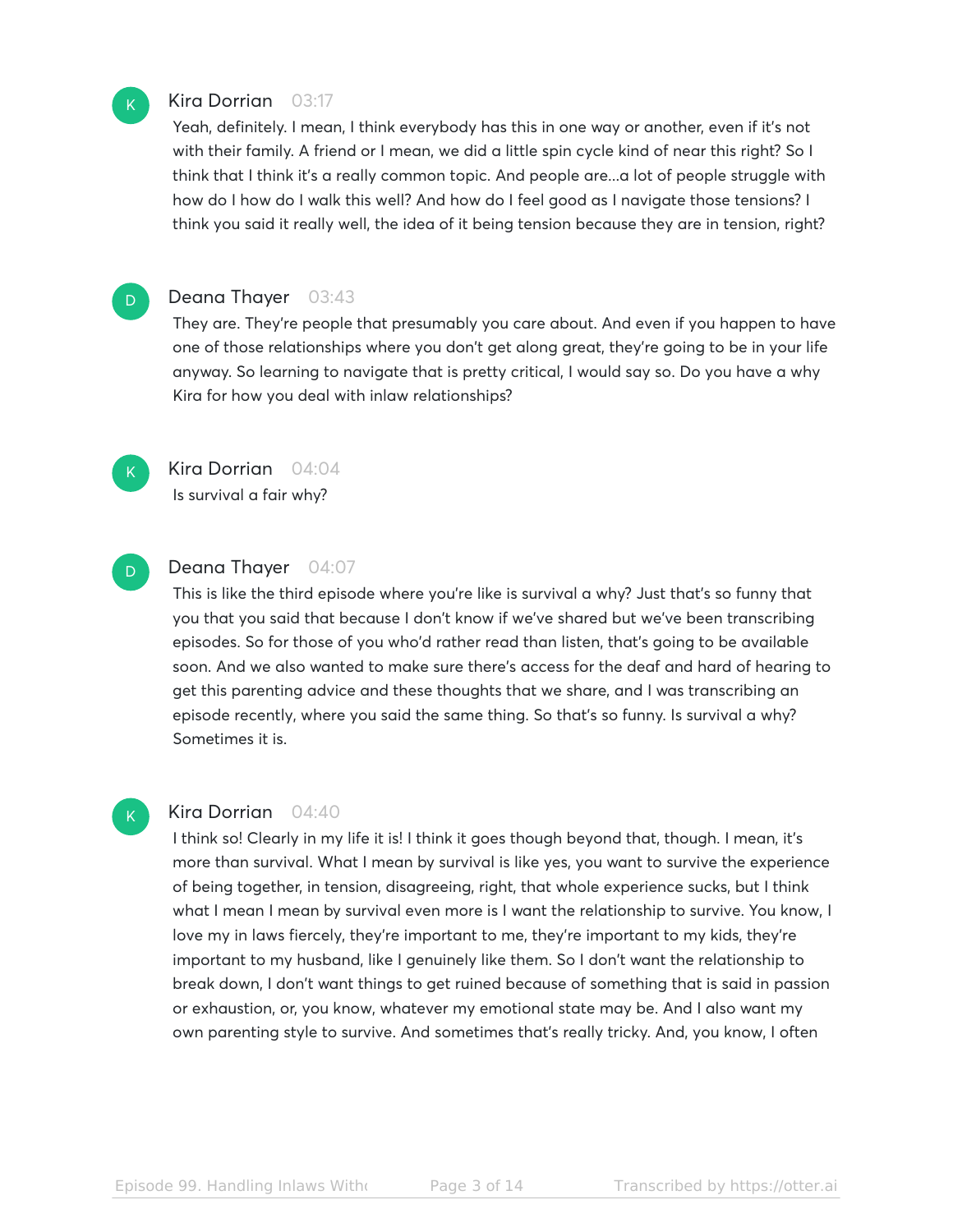say that parenting requires the speed of thought of an international spy. Like, you have to be so fast on your feet, you have to, like make these decisions in a hot second, and hope that it was the right decision based on those strong values that we talk about all the time. When you have a strong why you're a lot more adept at making that fast, on the fly decision, because you're grounded in those whys, but that's a really intense experience, right? And we do it in parenting all the time. And I think never more so than when we're navigating a tense situation with people who maybe disagree. And so wanting that decision making to be the best that it can be so that the relationship survives well, and that we all still get along and like each other and want to be around each other. And I don't think that's a small feat. Especially when you're exhausted. You know, it's like, I don't know, is a toughy. But yeah, I guess that's my why survival.

# Deana Thayer 06:24

I like it. No, but the survival of the relationship you've tweaked it in a way that really makes sense for this topic. So, well done.



D

D

### Kira Dorrian 06:40

How about you?

# Deana Thayer 06:41

Well, my why is primarily a modeling why. And that is modeling how to navigate extended family, how to navigate, sometimes, interactions, maybe with people who I don't see eye to eye with, how can I go first? You've heard me use this, this phrase before, kind of go first and lead the way at admitting when I'm wrong, or those kinds of things. So I think there's a modeling piece there. But I also have a why that's gonna sound funny, but bear with me. And my why is I want to learn how to do this well myself for when I'm an inlaw, because I think there is something so powerful here about learning how to love someone that somebody I love loves, even if they're not my favorite. And I say that even though I don't have this issue. As far as having a tense inlaw relationship, I don't have it. But I do think we sometimes are not naturally inclined to love a particular person. But when we go, wow, someone I love loves them. So like, in my case, my husband loves his mom, that that's a game changer for me. And I want to be able to someday say, well, my son loves her, you know, about about his wife, if he chooses to get married or whatever, I want to be able to say that. So how do I care enough to love the people I love love. Wow, that's a lot of love.



Kira Dorrian 08:01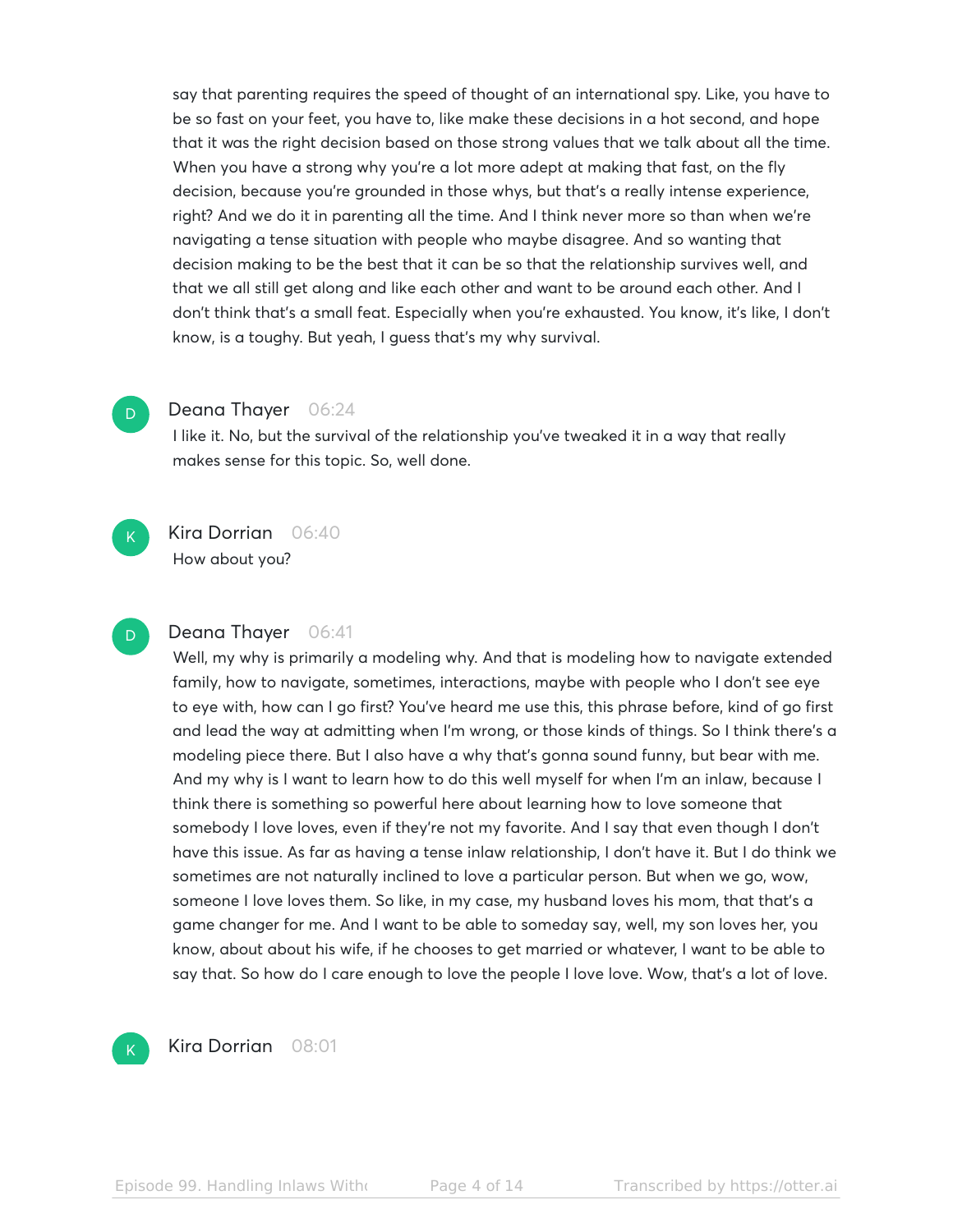That's better than me. I was like survivedy, survive, vive, vive and for you it was like lovedy, love, love, love. Good luck transcribing that, by the way!

Deana Thayer 08:15 That's going to be a lot of commas.

#### Kira Dorrian 08:18

It's so true. And I think this is such a complicated topic. Because of the family of origin piece. We just grossly underestimate the impact our family of origin has on everything. And it is especially seen and noticeable when we create a new family of origin, because that's what we're doing right? We have a baby. And if we are in a partnership or not, you're creating a family. And that's going to be that baby's family of origin. And so everyone wants to set up their family of origin differently, or does so by accident or whatever. And when you're setting up a brand new family of origin, and you've got two other families of origin coming into the fold, that's just like a recipe for a mess. So I think there's that piece here is so important, and somehow figuring out how do we allow space for the different families of origin to be and to acknowledge that they're there without it necessarily having to influence the new family of origin? Does that make sense? Well,

 $\overline{\mathsf{D}}^-$ 

D

 $\mathsf{K}_{\scriptscriptstyle{+}}$ 

# Deana Thayer 09:21

Wow. Yeah, but impossible.



# Kira Dorrian 09:23

Yeah, it's imposible. So good luck, FFPs. Hope you enjoyed the episode today! No, I mean, it is really impossible. I mean, you know, mental health professionals spend years unpacking family of origin with people, but you take I mean, my family is a great example. Like you look at Dave's family of origin and my family of origin. There are similarities in that they were loving homes. There are similarities in that they wanted what was best for their kids and made really smart parenting choices. That's where it ends. Like it could not have been more different the way that Dave and I were brought up and so then you get the two of us trying to create our family of origin and blech. That's the noise. That's the noise that it makes. Blech. You know what I'm saying? So I think it's it's just such a huge and complicated thing to expect mere humans to be able to navigate it well.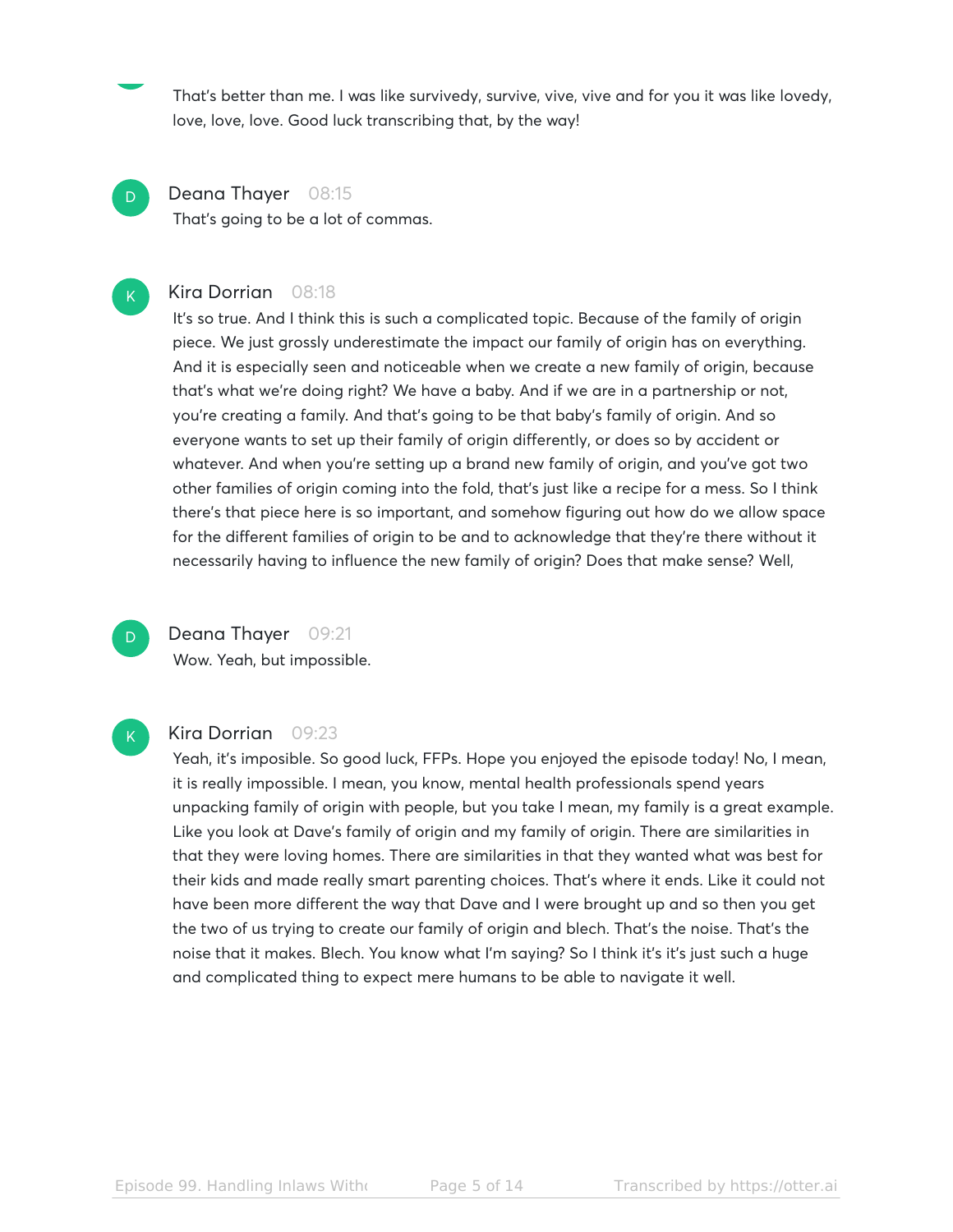# Deana Thayer 10:16

D

Well said, I keep wanting to say "the end." But this is, this is not a spin cycle, we have more. Okay. So I'm going to talk briefly about my hows and what's and then I want you to share because you had the unique opportunity to get to talk to your inlaws in advance of the episode. And I know you have thoughts you want to share yourself. But I also hope we get to hear what they had to say, because you said they had some great insights as well. So I'll be fast, I only have three what's and hows. And they really are this: number one, make the effort. And what I mean by this is, you might have to do a little bit of learning. I think families of origin almost have their own...well they do, not almost, they do have their own culture, and you will be a foreigner at first. And you'll have to learn the family culture. And I think it's worth it to make that effort. And so just two quick examples, one from my first set of inlaws and one from my current. So, in my first set, I literally was a foreign outsider because they're a Filipino family. And so I made the effort to ask my then husband what I should be doing so that I would be polite, and that I would be culturally appropriate and that I wouldn't risk offending. And actually props to the Filipino culture because that is one of the most welcoming, hospitable, amazing cultures there is that I've encountered. Incredible. So they were very welcoming of me, I had amazing inlaws, unbelievable, but it was worth it to make the effort to kind of learn, especially about even just little nuts and bolts. Things like I'm, what would Rachel call it, I am a particular, she chose to stay away from the word picky, I'm a particular eater. And so learning how to politely decline food that I knew I wouldn't enjoy, and things like that. And then we also worked, I had to work to find out what are the traditions in a wedding because I wanted my wedding to look a certain way. But I wanted that culture to be honored because I was marrying somebody from the Filipino culture. And so we had some Filipino pieces in our reception. And so I think that's an example where I got to make the effort and it really paid off, because that was really lovely. And those people are awesome. And they're still so great to my kids. And they still ask about me when they see my ex, I love it. And then in my new family, so fast forward, now I'm in this a new family and what dynamic, because I'm also like the second daughter in law, right? My husband's been married before. So they're like having to like do this all over again. And do we even trust it? And are they going to get divorced? I'm sure there's so many feelings that come up for a parent and that I can't even imagine. And it was worth it to me to make the effort in what I talked about at the top of the episode. And that was to go first when I did step in it. And so it turns out my mother in law and I are very similar. We're both very strong personalities. And that is a good thing. But it sometimes means that there's going to be some colliding. And one time early in our marriage, I got really overly like overly spicy, I can admit it, about something so silly. Literally. I'm not I'm not joking. It was about how to care for granite countertops.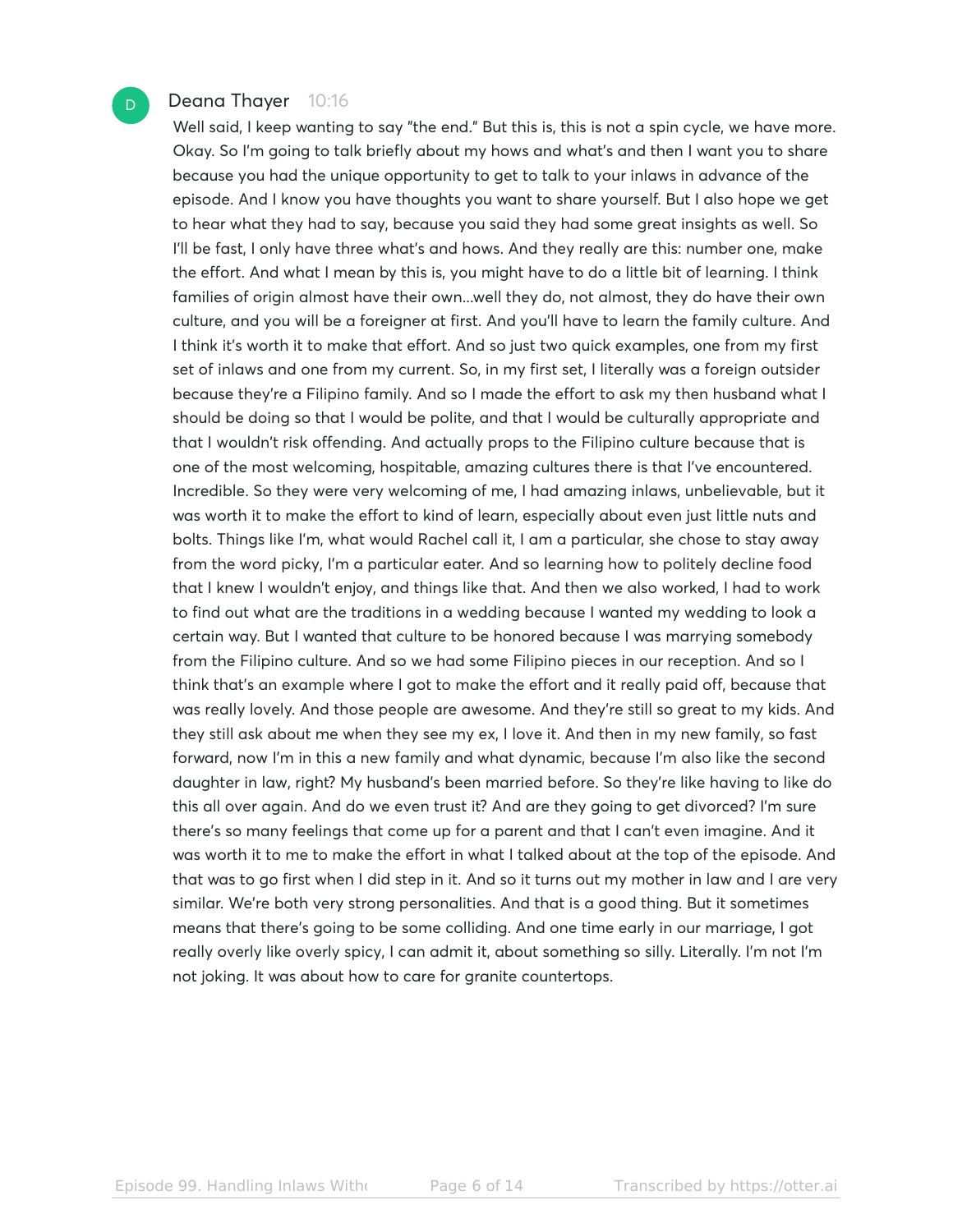#### Kira Dorrian 13:28

No, but I can see how that would be very important to you.

# Deana Thayer 13:33

Yes, I care about cleanliness. And I was spicy. But what happened in that moment is I cared more about being right than about having a good relationship with my inlaws. And that just was the wrong priority. And so later, I called them on the phone and I apologized for just being short with my words, but also just even the tone. Because I think so much can be said with tone. And that went such a long way it honestly, it was a turning point for us. It was almost like we got closer because of this thing that could have made us grow quite a bit further apart. So that's all I'm gonna say about that. Because that's a lot but, but making the effort it's worth it friends.

#### Kira Dorrian 14:09

You are such a better daughter inlaw than I am. I mean, like really. I bet my inlaws are probably gonna listen to this and be like, Oh, if only she was our daugher-in-law. I am the opposite of that. I'm such I'm, you know me I'm so fiery. And I'm so impassioned about everything. And I mean, this is kind of what I was talking about. They're just not, that's just not what there used to. The like, loud, bulldozy Jewish-American woman, just like steamrolled into the family, hugging everyone and making everyone uncomfortable. You know, without that question of like, what would you like? No, I just, like grab people and hug them. And you know, I know they genuinely love me. Like they have always made me feel so truly, truly loved and but like they must just be quietly in the corner thinking, what happened to our family a nice, quiet, respectful family?! Then this woman barged in. Well, I think this is a good spot to take a break, and then we can come back and I can kind of share what that conversation looked like. But Dena I love, I love those suggestions. I'm sitting here wishing I did more of that, I think if I had things might have looked different, and so I just appreciate you sharing them with listeners, because they are really two actually simple things that you can do to set the tone far better than I did. We'll take a quick break and be right back.

# Deana Thayer 15:46

Listeners, I know I got to share with you recently about Vicki Morris and her amazing work as a tutor for students. I did get to use her myself when we were homeschooling our daughter. And I just want to remind you, if you are struggling during this time, if you're dealing with remote school, if you're dealing with homeschooling, or maybe you're a

 $\mathsf{K}_{\scriptscriptstyle{+}}$ 

D

 $\mathsf{K}_{\scriptscriptstyle{+}}$ 

D

#### Episode 99. Handling Inlaws Without Become Page 7 of 14 Transcribed by https://otter.ai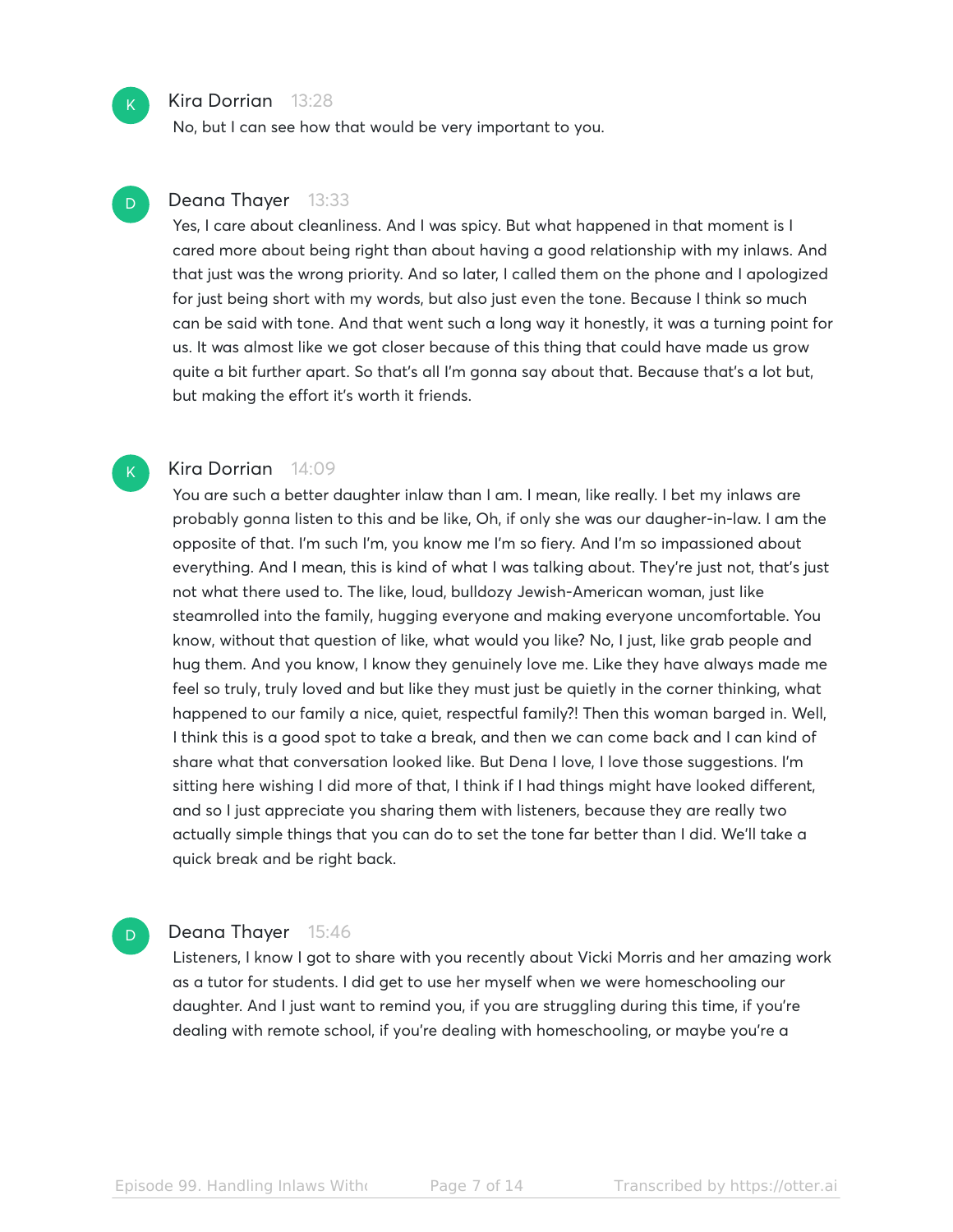seasoned homeschooler and just want to bring in some support, Vicki is fantastic, not only for allowing you to be that parent role more than the teacher role, but also to be a mentor in your child or children's lives. And in addition to that assistance with homeschool, she also does tutoring for students who are on either end of the spectrum, if they're really highly capable and not feeling enough challenge, or if there are some struggles that you need to work through. She's amazing for that. She can help with setting up curriculum, she can help set up schedules for not only planning the coursework, but also when to fit in homework and when to meet with her, and how to balance all of that. And she also does assessment testing. And I know Kira, you have some experience with that piece.

### Kira Dorrian 16:52

 $K$ 

We actually worked with Vicki right at the start of the school year to have the kids assessed because I wanted to know what we actually needed to focus on this year. And if there were things that maybe we just didn't need to worry about, or things that we really did need to be focusing on and worrying about. And it was amazing, because it gave me as the parent a chance to take a breath and go, okay, this is where we need to spend our attention over here, we don't need to be as worried. And that was so helpful. Even though my kids are in public school online. Just to kind of know, you know what, this is the part I want you to focus on. And this other part over here we can we can maybe look at that with a different lens. So I highly recommend Vicki, it was a really powerful experience for us to have the kids assessed, I can't say enough about her. She's kind. She's calm. She's patient. She's funny, and the kids absolutely loved her. And she really made the assessment process feel easy. So if you want to reach out to Vicki, she's allowed us to give out her email. So you can just contact her directly. It is vickimvolk@comcast.net. Ok, so let's talk about my wonderful in laws, I love them so much. And I so appreciate that they were even open to having this conversation. I called them and I was like, hey, this is a topic that we're thinking about talking about. I mean, I guess this was me sort of making that effort to figure out what was going to feel culturally okay to them. Because, you know, the Brits aren't known for being forthright with their dirty laundry and their feelings about things. And I didn't want to put them in a position where I was talking about it, because I felt comfortable with it, and not sort of know that they were okay with it, too. So it's something I have learned over the years, that sometimes we feel differently about things like this, and I need to check in with them. So I did and, and they were really great. And they sort of said, it's an extremely important topic, and we do need to talk about it, and had the attitude of if it can help one family out there have an easier time, then it's completely worth doing. And so I want to share their perspective first, because it was very eye opening for me to hear their perspective. You know, we're now nine years from when our kids were born. And the bulk of our tension happened in the first three or four years.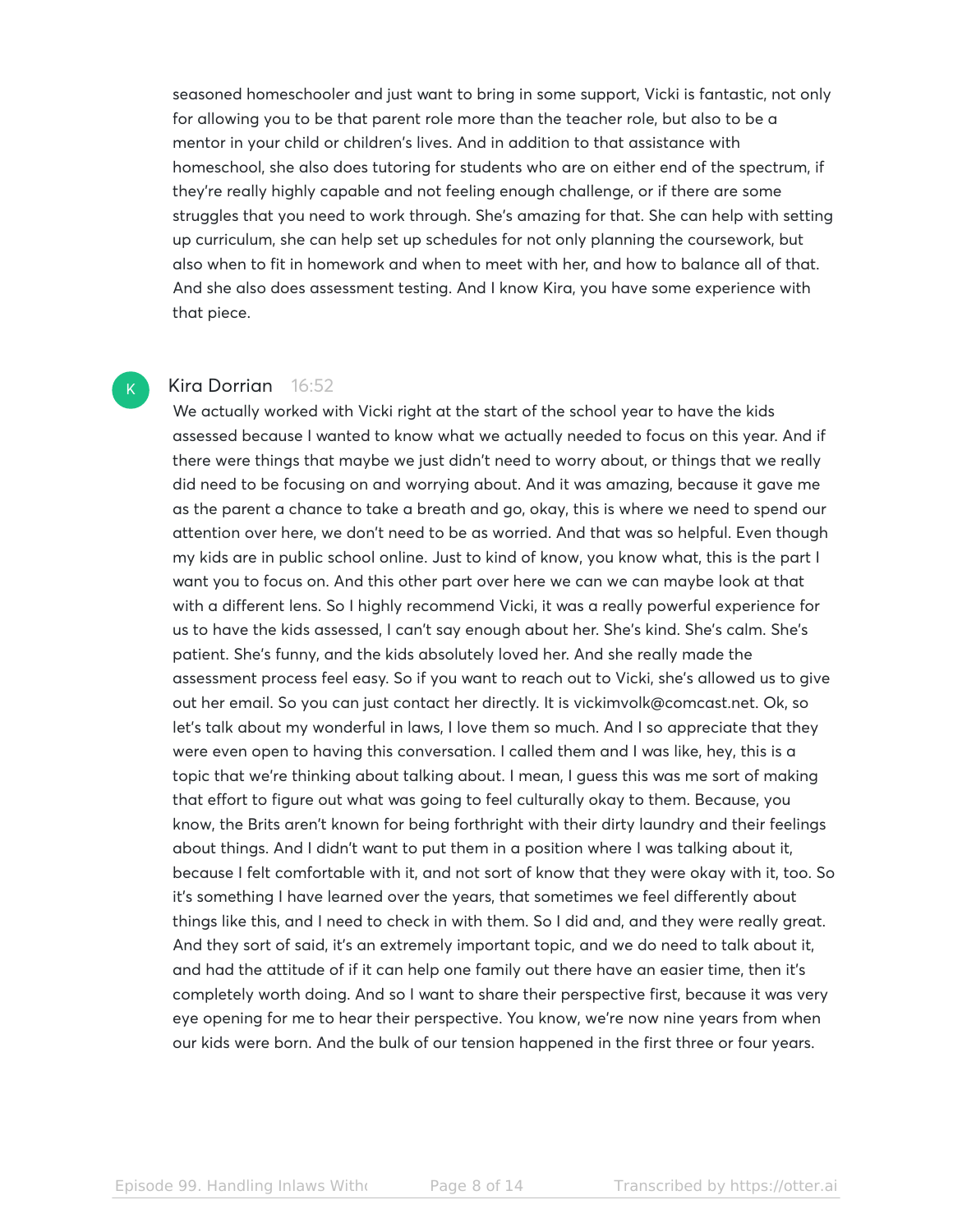And, you know, one of the things they said that I thought was really profound, was that how it felt to be miles and miles away from their grandchildren. And that, you know, when they came to visit, they didn't know everything about the kids the way that we did. And they wanted to, and how hard it was to to not know everything but to want to help but to not know how to help because you don't know everything. And I guess I just never thought about that aspect of it. Does that make sense? You know, I always knew everything came from a place of really wanting to help but I hadn't considered how lost they must have felt because they saw our kids two weeks at a time, you know, six to nine to twelve months apart. And I thought that was really an interesting perspective. And, you know, they basically said hindsight being 2020 that they wish they had just waited for us to ask instead of offering up opinion. They came from a beautiful spot, but they said, you know, when we look back on it, we realized that we just should have waited. And if you ask for them, we could have offered up our thoughts, but if you didn't ask that our job was just to love you and support you, and, and whatever. And you know, my sister-in-law just had a baby and so they're getting a chance to kind of do it again. And it sounds like they're really making an effort to do that part differently. But then they also said, they're noticing how different it is because my sister-in-law lives in England, that they have more access to my nephew. And so they do know him better. And they do kind of, you know, have that insight in a way that they don't with Rhys and Rhiannon, so that was just really profound for me to hear that a) they kind of recognized where things went sideways on their end, but also for me to kind of have a deeper understanding of why it was going sideways, beyond just, you know, they're trying to help, because I think lots of people are like, I know they're trying to help, but to understand what was really bubbling under that was really important. And then, you know, I think from my perspective, I wish that I had done more of what you suggested, I wish that I had been more sensitive to the fact that the family of origin situation was so different. And that, you know, some of the things we do make a lot of British people uncomfortable, not just my inlaws, right. The constant talking about feelings. I mean, if you're from a culture where it's considered rude to talk about your feelings, like I can't imagine being in a house where all anybody does is let their kids cry and talk about their feelings, you know, so I think I don't know that I would have parented differently, but I wish I had been a little more sensitive to why that was hard for them. And where the pushback was coming from instead of just seeing it as an affront, because that's how it felt, right? In those moments, it feels like an affront. Like I'm working so hard to parent my children in the way that I feel is best for them and tyhe stakes have literally never been higher than when you have a kid and anything anybody does to challenge that makes you feel like you're doing it wrong, like you're failing. You know, like, there's, there's I don't know, it's such a complicated thing. And I wish that I had had the emotional bandwidth to be able to recognize this is not only coming from a place of love, it's also coming from a place of cultural comfort. And, you know, their family of origin and then my inlaws, families of origin, right, not just my husband's family of origin, family of origin of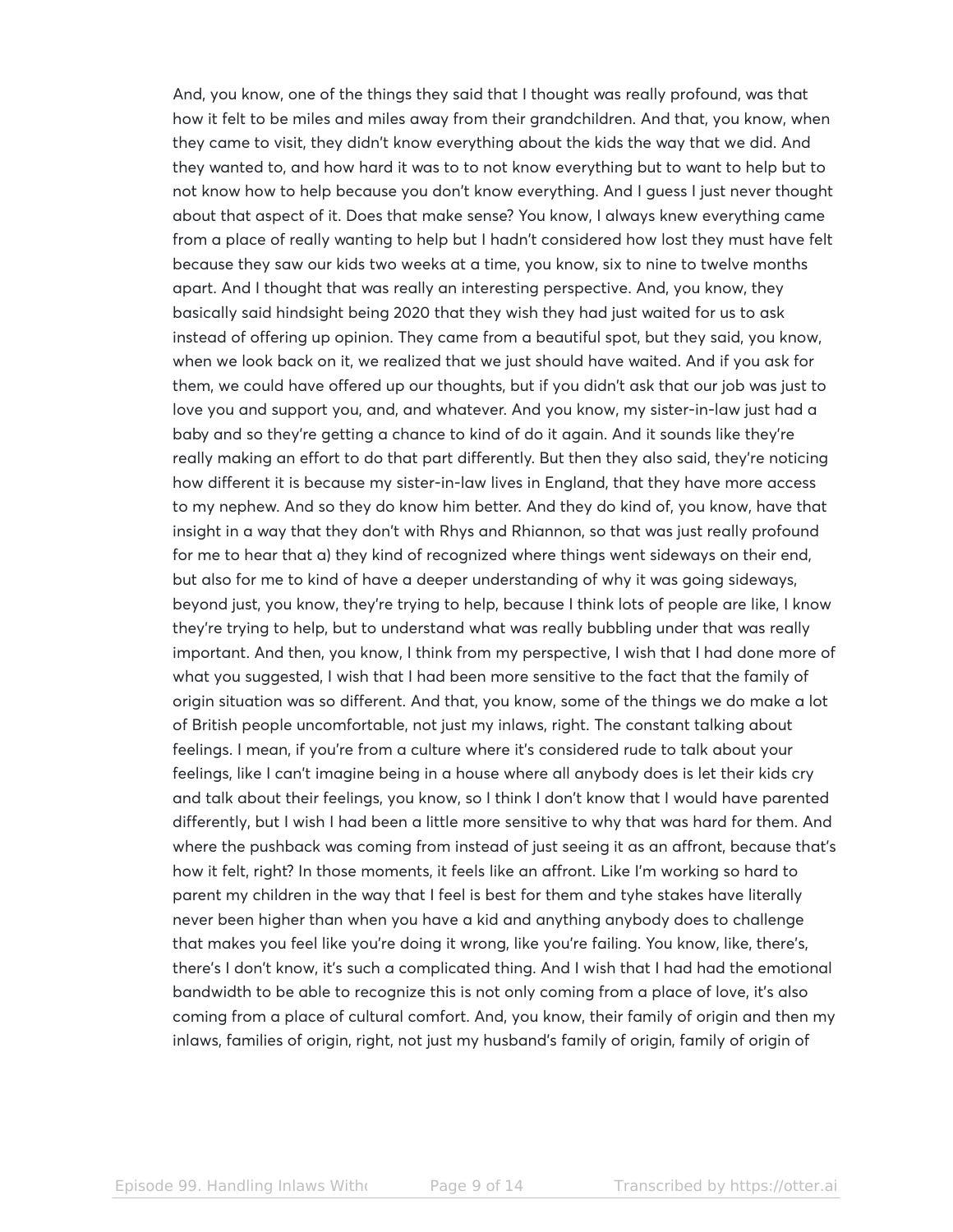my laws and how complicated that is. And I wish I could have been more sensitive to that, I think it would have changed how fierce my response was because I just kept responding, like, please don't challenge my parenting was the underlying message, right? It was like, I'm working so hard to be the best parent I can be. And I'm gonna break if I hear any more criticism, not that they were critical. But that's how I felt it. And I think if I had been much more aware of what was going on for them, maybe that would have looked different. I don't know if I'm offering any kind of sage wisdom today. But this was just the experience that we had.

#### Deana Thayer 22:43

D

 $K<sub>1</sub>$ 

No, that makes sense to me. Sage wisdom, I think it's it's kind of hard won wisdom, because you gained it through experience, the experience of not always getting it right is sometimes more powerful, actually.

# Kira Dorrian 22:56

Yeah, I mean, the sad thing is, of course, now our kids are nine, and that's behind us. And we can't do it again. Luckily, I think both sides worked so hard to preserve the relationship and it has been preserved. Like I adore them. I think they adore me, despite my, you know, Jewish, loud American ways. But um, you know, I ultimately, we came out the other side okay. But I think that, you know, I think both sides have sadness that it had to look like that. And, and we never like there was no, it's not like anybody was unkind or rude or anything like that. It was just tension. And when you're a new parent, especially, that it's hard to hold additional tension, it's really hard. But I will say the thing that worked really well for me, and that I employ to this day, is sometimes I just say the same thing. Again, like, you know, I'm doing what works for me, and, and then if it comes up again, like, you know, I'm doing what works for me, and just holding on to that as my own little mantra as a way of kind of gently closing the discussion. You know, there's been a couple times and I've said this on episodes before, where I've just said, you know, that's not up for discussion today. And I do think as parents, we have the right to protect and hone our family of origin. And at the end of the day, that's numero uno, right? You are creating your own situation, you're creating the life that you want to be living, you're raising adults in the way that you want to raise them. It's okay to hold fast to that. I think there are lots of ways in which we can hold fast to that, and navigate the differences of opinion in a way that's kind and loving and respectful and compassionate, and understanding and empathetic. And that's where I fell down. And I think that's where a lot of people fall down.

#### $D$

Deana Thayer 24:38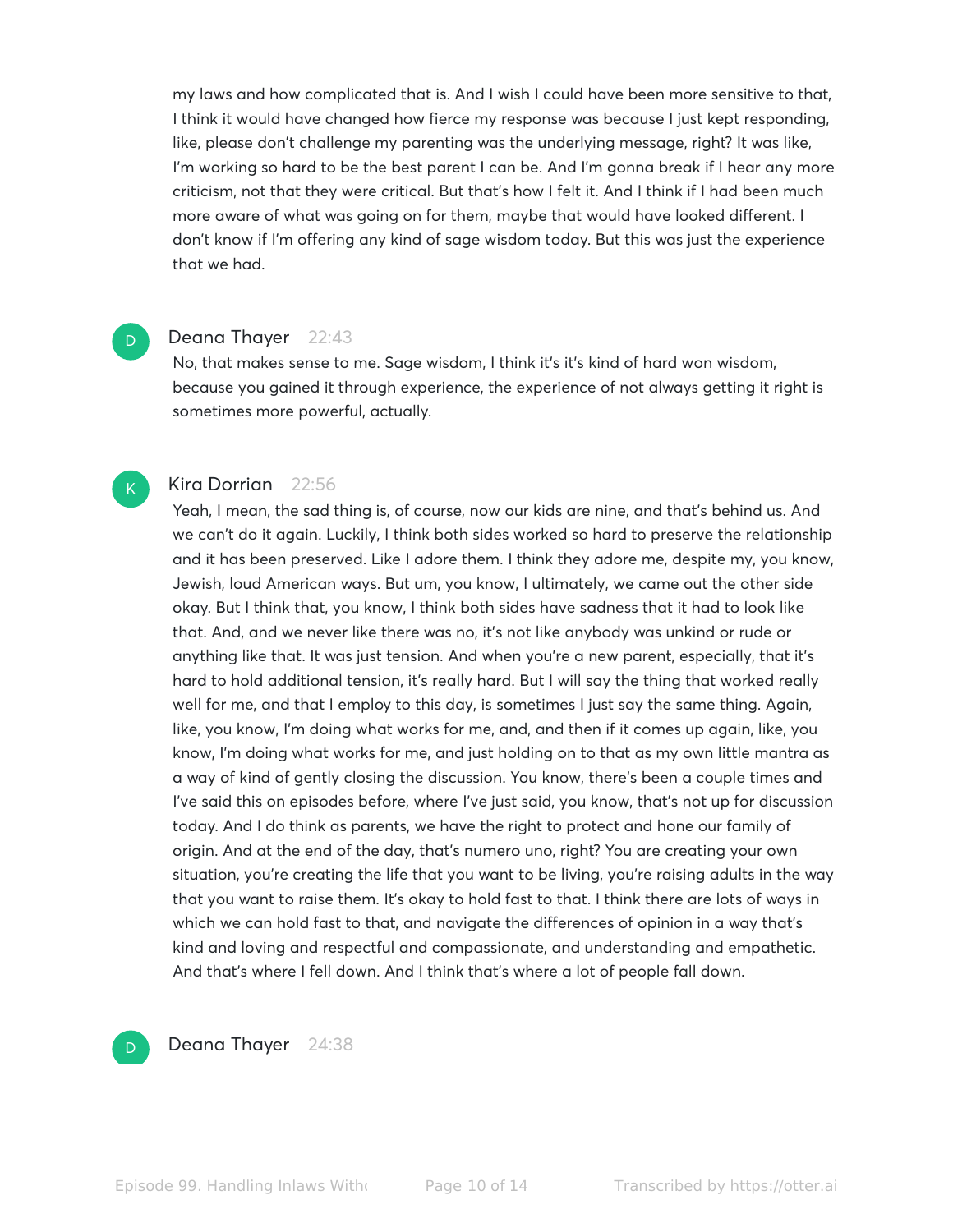No, it's perfect, because that leads to my second of my three points.

### Kira Dorrian 24:40

 $\mathsf{K}_{\scriptscriptstyle{+}}$ 

D

Oh my gosh, did I just bulldoze over your what's and hows?!

# Deana Thayer 24:43

Oh, no, no, I said the first one, which was the making the effort. And, and you provided the segue to number two, which was the I feel that there's something to be said for being firm when needed and you were just talking about that balance with firm and kind that we talk about so often. And I do think sometimes with inlaws or with anyone, like we said at the top of the show, this might be a friend or other family member, but there are times where you might have to be firm. And I know we've run into that in our house. I think, actually, our parents had the harder time with the blend. I mean, we were obviously in the thick of the blended family, but the harder time of like, knowing what to do. How do you handle step grandkids, and a second daughter or son-in-law, after you've already been through this, been through the pain of watching your child have a broken marriage. And so I almost think in some ways, they had a harder task of figuring out how to navigate it. And we had to a few times kind of be firm like, oh, yes, you will send money to all the kids on their birthdays, you know, you can't just send the check to your bio grandkids. And I mean, that was a big one where we had, we had to be firm on it. So that's kind of the second thing I would say. I agree with everything you just said, there's so much importance about that intentionality and the kindness. But you're right, that there are times where maybe you just need to have your stock phrase that you say again, or you might have to gently bring something up, hey, I've noticed this literally happened, that's why it's just an accessible example, but we've noticed you're sending money to, you know, these guys, and we have five kids, and just having to do that is important. And then the last thing and then I promise, I'll stop. No you keep going because I just railroaded over your whats and hows. You're fine. I submit this to you FFPs, as something to consider. I don't think it's for everyone and certainly some families have this relational dynamic, where you maybe can do the better communicating with your inlaws, but I think there's something to be said for occasionally understanding and respecting and honoring whatever word you want to put in there, that your partner probably knows this person better. And so my third what and how was I had to be better at letting my spouse lead on some of the presentation, especially of those hard things. Where if we had to say something challenging to his parents, or if we had to say something challenging to my parents, then I would deliver that. It's kind of like I've talked about where we parented down biological lines, and it took down a lot of the friction, kind of the same idea for me to go, well, I understand, but I know my parents, so let me deliver that or you know what, I get it, you you know, your mom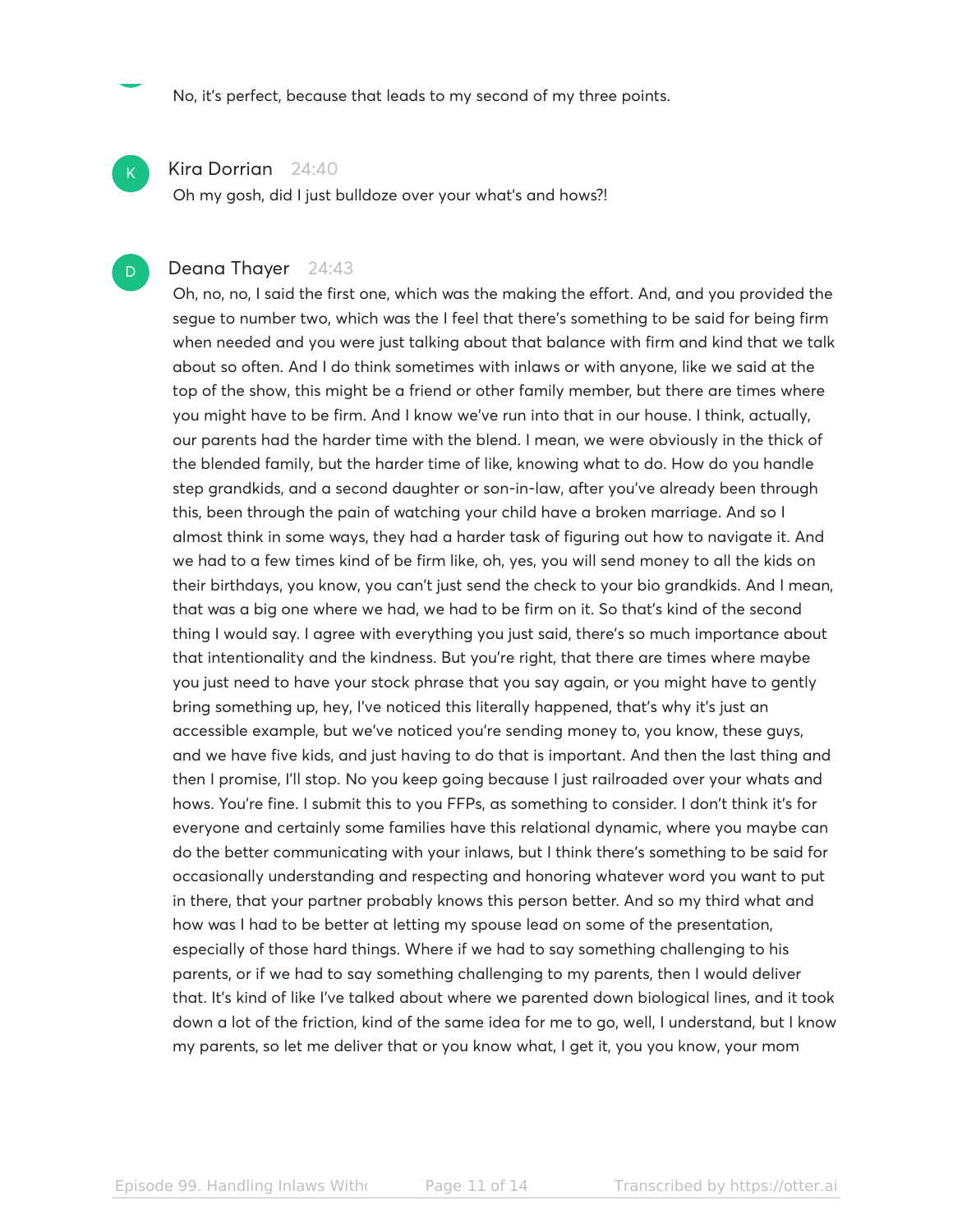best, why don't you tell her that we've struggled with this issue or whatever. So something to consider. I realize that dynamic doesn't apply to everyone. But I just think there's something to be said for also honoring that, like, wow, you really know them in a unique way. That's, that's your parent. Yeah. So and again, that's applicable only to people who actually have inlaws, but I think it's a worthwhile thing to think about. It has helped so much for me to learn, when it is right, to just go ahead and take that backseat and let him do the interacting, especially if there is a harder conversation.

#### Kira Dorrian 28:00

 $\mathsf{K}_{\scriptscriptstyle{+}}$ 

D

Yeah, that makes a lot of sense. I mean, I love this. If I'm gonna like give one kernel of thought, I guess, because I just talked so much without much direction, but I think to add to your two, I love them, make the effort and sometimes you do have to be firm, right? I think the piece I would add is to take a really hard look at the family of origin situations, because I do think that when we can have compassion for each other, we're just better people, all of us are better when we really try and experience somebody else through a lens of empathy. So really looking at your own family of origin, your partner's family of origin, if you have one, and the inlaws families of origin, what was their childhood, like? How were they brought up to think and view the world and all of that? And when we can kind of do that, then it takes some of the sting out of what's happening. Because there's an understanding of, I may not agree with this, I may not like it, but I can actually see where that's coming from or why that's hard for that person. And so I can soften. As I am firm on the inside, I can soften because I understand what I'm seeing. So that would be the the thing I would kind of say, I got out of my conversation with them. And all those years things I look back on and go I wish I had softened more and been much more understanding of how many different factors there were playing into this one comment about potty training or this one comment about sleep is not one comment. It's all these other things. Right?

#### Deana Thayer 29:31

That's so true. Well, with that said, I don't have a quote because I also recognize that inlaws are not a universal situation. But those of you who have hung in there, I do hope you've gained some insight and I'm just going to review the takeaways we did end up with after our meanderings. So make that effort, lean in, learn their family culture, and that that will pay great dividends. Be firm where you need to be. Keep in mind what Kira said having maybe a couple stock phrases that you can just use over and over to gently close down the conversation is a great idea. Number three, consider letting your partner lead if there's a conversation that needs to be had, because they know those people and relationships, and then what Kira just mentioned, the importance of looking at the family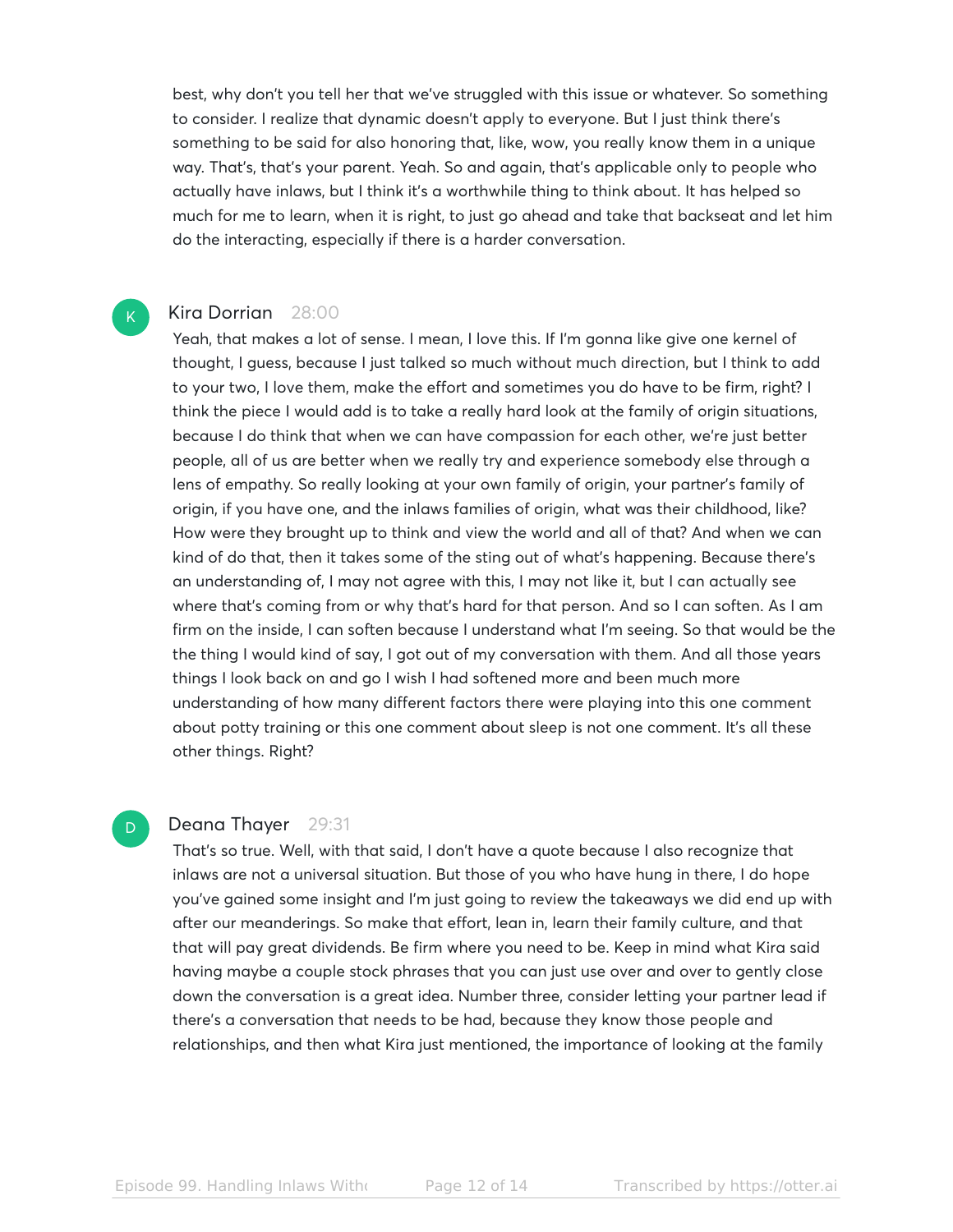of origin piece and letting that information shine a light on what you might be seeing. And I think it can help us have a little more grace for the situation also. So we really hope this was helpful. We did do some rabbit trailing -

# Kira Dorrian 30:27

- I mean, you don't have to own that. I did some rabbit trailing. You were very clear and concise and I just crowbarred my way in and rabbit trailed all the way to the end of the episode.

# D

 $\mathsf{K}_{\scriptscriptstyle{+}}$ 

# Deana Thayer 30:38

I enjoy watching your trails though, they're happy hikes, they usually do get us somewhere.



# Kira Dorrian 30:43 Well that's good!

# D

# Deana Thayer 30:45

We are so thankful for you listening and being with us each week. And we look forward to bringing you new content soon. Just a reminder that next week, we are in a holiday for most of what at least for the United States. And so we're going to be bringing you a replay of a popular past episode. It actually was our season finale from season one and that's an episode on gratitude. So be sure to check that out. And then we'll be back with you with new content on November 30. Raising Adults is produced by Kira Dorrian and Deana Thayer, produced partially in Kira's laundry room partially with me up against my throw pillows. Editing by Alison Preisinger. Music by Seattle band Hannalee. Thanks so much for listening.



# Future Focused Parenting 31:26

Enjoying these transcribed episodes of Raising Adults? Consider receiving the Future Focused Parenting newsletter, where you'll receive sneak peeks, parenting tips, special offers, exclusive early access to podcast information, and more! Simply go to bit.ly/raisingadultspodcast to sign up. You can also connect with us on social media! We're on both Facebook and Instagram: @futurefocusedparenting. Our channels include podcast episode announcements, so you'll never miss new topics. We look forward to sharing more Future Focused Parenting content with you!